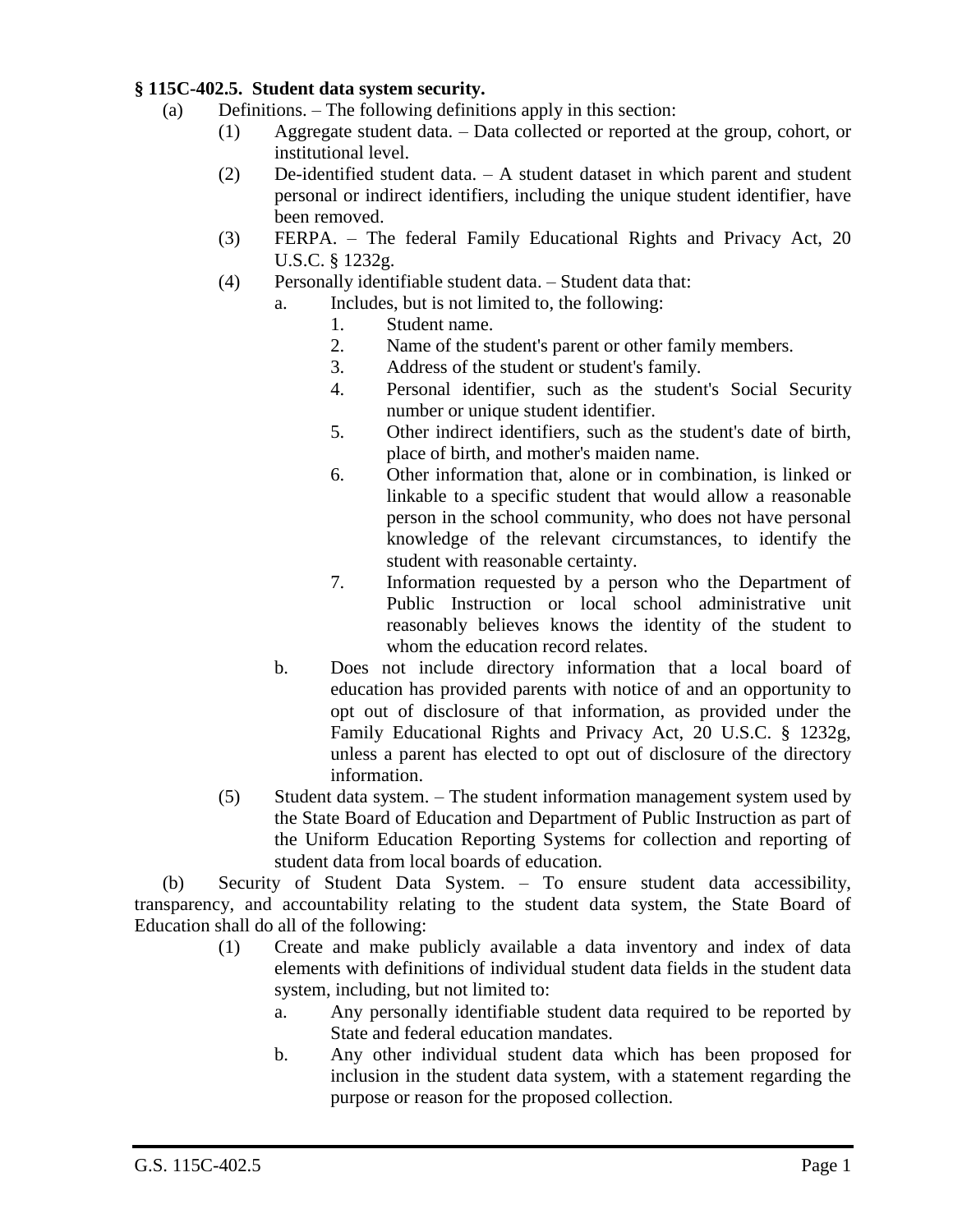- (2) Develop rules to comply with all relevant State and federal privacy laws and policies that apply to personally identifiable student data in the student data system, including, but not limited to, FERPA and other relevant privacy laws and policies. At a minimum, the rules shall include the following:
	- a. Restrictions on access to personally identifiable student data in the student data system to the following individuals:
		- 1. Authorized staff of the State Board of Education and Department of Public Instruction and the contractors working on behalf of the Department who require such access to perform their assigned duties.
		- 2. Authorized North Carolina public school administrators, teachers, and other school personnel and contractors working on behalf of the board of the North Carolina public school who require such access to perform their assigned duties.
		- 3. Students and their parents or legal guardians, or any individual that a parent or legal guardian has authorized to receive personally identifiable student data.
		- 4. Authorized staff of other State agencies and contractors working on behalf of those State agencies as required by law and governed by interagency data-sharing agreements.
	- b. Criteria for approval of research and data requests for personally identifiable student data in the student data system made to the State Board of Education from State or local agencies, researchers working on behalf of the Department, and the public.
- (3) Prohibit the transfer of personally identifiable student data in the student data system to individuals other than those identified in subdivision (2) of this subsection, unless otherwise permitted by law and authorized by rules adopted under this section. Such rules shall authorize the release of personally identifiable data out of State to schools or educational agencies when a student enrolls in a school out of State or a local school administrative unit seeks help with locating a student formerly enrolled in this State who is now enrolled out of State.
- (4) Develop a detailed data security plan for the student data system that includes all of the following:
	- a. Guidelines for authorizing access to the student data system and to individual student data, including guidelines for authentication of authorized access.
	- b. Privacy compliance standards.
	- c. Privacy and security audits.
	- d. Breach planning, notification, and procedures.
	- e. Data retention and disposition policies.
	- f. Data security policies, including electronic, physical, and administrative safeguards such as data encryption and training of employees.
- (5) Ensure routine and ongoing compliance by the Department of Public Instruction with FERPA, other relevant privacy laws and policies, and the privacy and security rules, policies, and procedures developed under the authority of this section related to personally identifiable student data in the